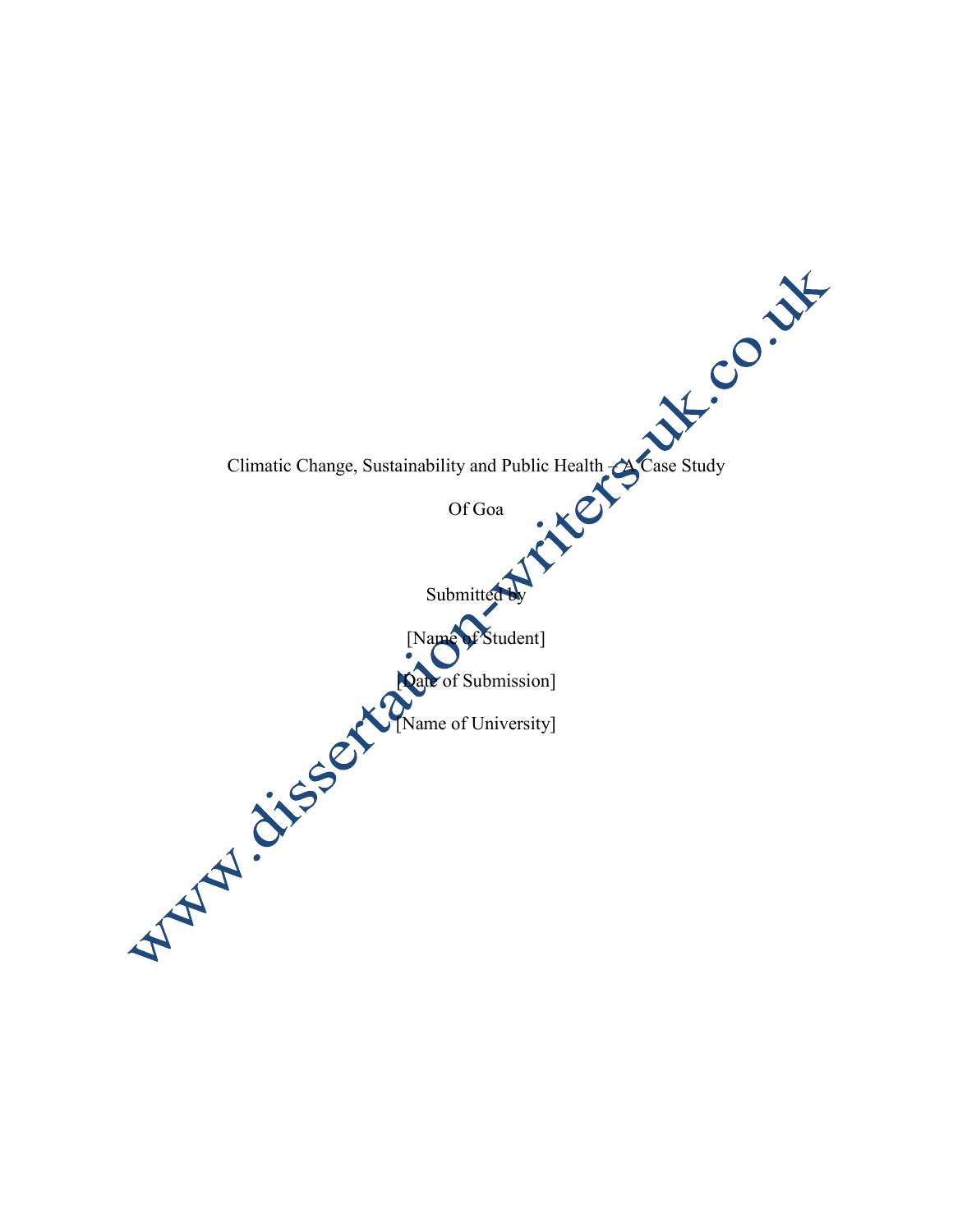| <b>Table of Contents</b>                                               |  |
|------------------------------------------------------------------------|--|
|                                                                        |  |
|                                                                        |  |
|                                                                        |  |
|                                                                        |  |
| Environmental sanitation and the health profile of people in Karnataka |  |
|                                                                        |  |
| Environmental sanitation and the health profile of people in giga.     |  |
|                                                                        |  |
|                                                                        |  |
| References Maritimes                                                   |  |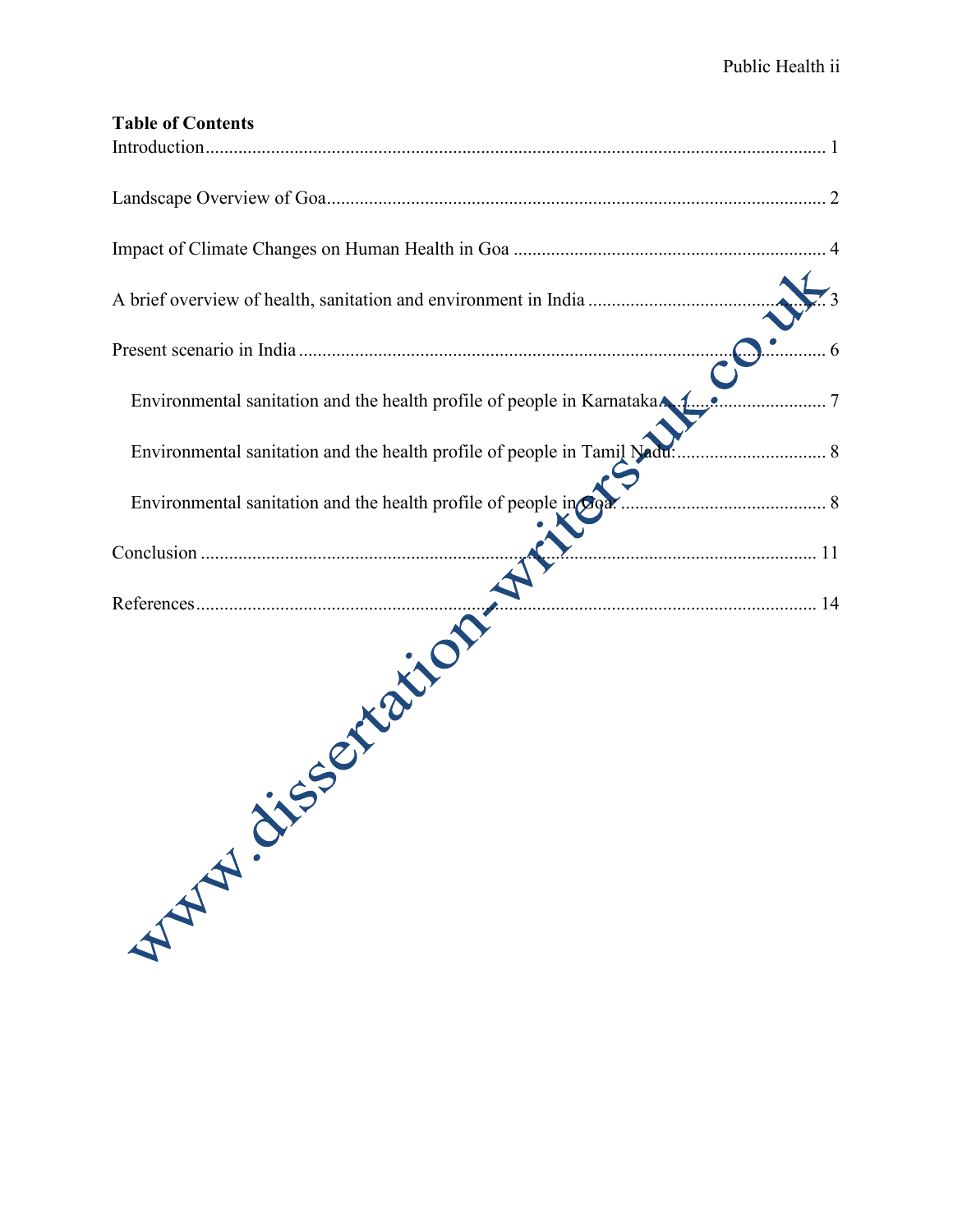Climatic Change, Sustainability and Public Health – A Case Study

### *Introduction*

The habitability of the planet earth is mainly due to the atmospheric gases that are trapped in the environment that trap a portion of the energy that emits from the sunlight.  $\hat{S}$ gases are called the greenhouse gases and their ability to absorb the heat from the sun makes them distinct and empirical for the earth to remain habitable. Without these gases the planet earth would be too cold to be habitable by any living organism. Scientists have now recognized that due to the human activities and progression of the human race, there has been an increase in the greenhouse gases which is destabilizing the natural climate (Kelkar&Bhadwal, 2007). This has been mainly triggered after the onset of the industrial revolution from the late 1700s and has been increasing ever since (CDIAC, 2016). Human activities such as deforestation, burning of fossil fuels, agricultural developments and emissions from landfills has increased the concentration of the greenhouse gasses in the earth's atmosphere and if left unchecked, the rising global temperatures and the changes in the climatic pattern would affect the ecological health of the planet adversely and also undermine the economic and social development and prosperity of the human beings (CDIAC, 2016).

The significant changes in the climate and the atmosphere are considered to be threat to the public health and there have been thousands of deaths all over the world due to these climatic changes (World Health Organization, 2016). The adverse health impacts are a result of the heat waves, floods, droughts and other severe weather events. It can also affect the public health through the impacts on the quality of the agriculture, decreasing access and depletion of clean water and wide spread of global infections and diseases (Louis & Hess, 2008, p.527).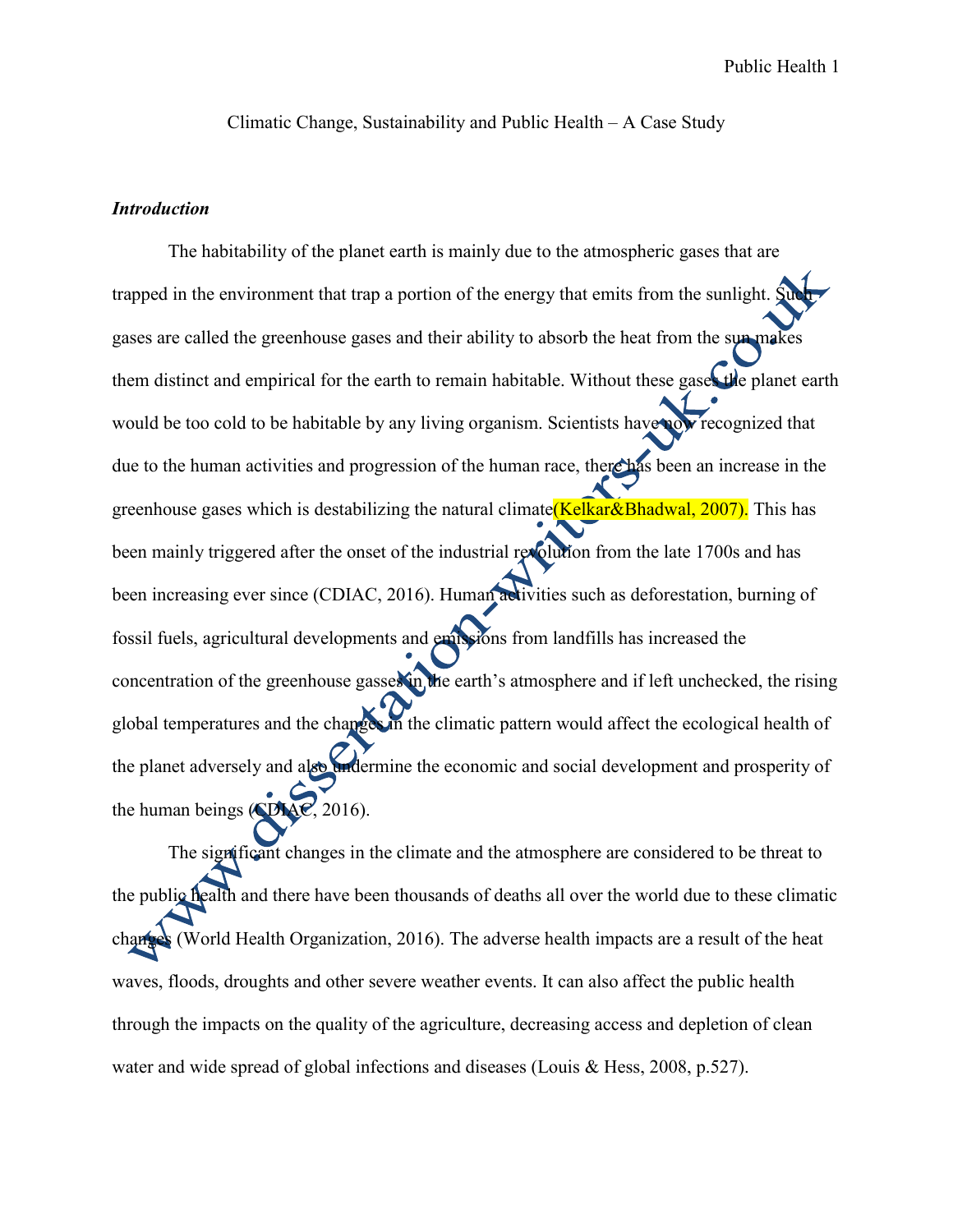This report is a case study of the state of Goa in India and it studies the different factors of climatic changes and its effects on the environment and atmosphere of Goa. It explains the how the various effect of global warming and climatic changes influences the living standards of the population over there and how the public health is affected by it. This case also studies the impact of climatic changes on the sanitation activities of Goa. CON

#### *Landscape Overview of Goa*

Goa is a small state in the south western region of India. It is by far the smallest state of India bordered by the state of Maharashtra to the north and the state of Karnataka to the south east. The western coast of the state is outlined by the Arabian Sea. The capital city of the state is Panaji while Vasco De Gama is its largest city. With respect to the geographical aspects, most of Goa's part is covered with beaches and costal territories. There are five main rivers in the state; Mandovi, Terekhol, Zuari, Chapora and Sai. The total navigational length of the states is 253 km which is mostly covered with laterite soils rich in ferric aluminium oxides. The rich content of minerals in the soil makes it adaptable and conductive to agriculture (Diaz &Gürses, 2012). The state of Goa experiences a pleasant climate throughout the year which boosts up the

tourism industry of the state. Four to five months of the year consist of a typical coastal monsoon and in contrast the summers are hot and humid. The winter season only lasts only for 2 months ranging from mid of December to mid of February. Monsoon is the main season of Goa and during this season the state experiences only around three to five hours of sunshine per day.

Being partially covered with hilly areas and partially by coastal regions, the state of Goa experiences a high range of biodiversity in its Flora and Fauna aspects. Out of the nearly 1500 sq km of forestry, the 33% is covered by governmental forests while 62% is covered with National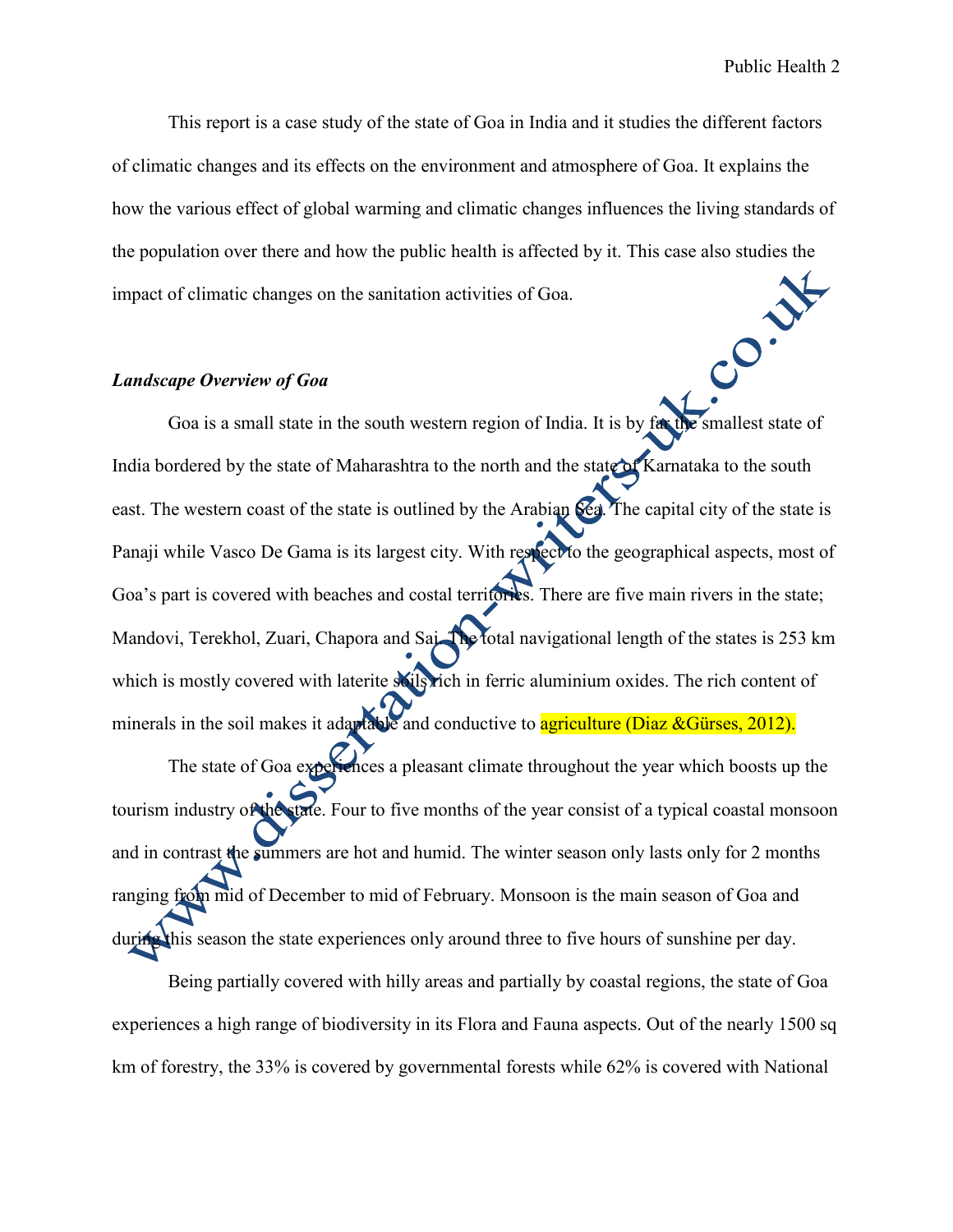Parks deemed as protected areas for wildlife sanctuaries and preservations (Wagle, 1993). These forested areas are located in the inland region of the state where as the tropical diversity can be identified through the various flora and fauna such as chillar barks, bamboo canes, bhirand and maharatha barks. The wildlife comprises of foxes, boars and migratory birds mainly ruling over the inland forests and aquatic wildlife comprises of crabs, jellyfishes, shrimps, lobsters, cath and oysters. As the main income of the state depends on the tourism industry, the government understands the importance of preserving the nature and the wildlife of the state and developed various wildlife sanctuaries (Vaz, 2007).

# *A brief overview of health, sanitation and environment in India*

Environmental sanitation envisions promoting the communal health through the provision of harmless environment and violating the disease cycle. Various factors are involved in it such as people's hygienic rank, number of available resources along with their types, appropriate technological diffusion as per the needs of the people living in a community including the level of socioeconomic development in the country. Factors related to culture are also included such as determinants of environmental sanitation, political stability, concerned sectors and their capacity(Akhtar, 2007, p.51). Moreover, some social factors are also associated such as patterns of behaviour in the community, judicial actions being implemented, and many more. Taken a country from the Asian region, particularly India, it can be said that in the environmental sanitation sector, the country is still far behind from many developing countries (Kumar, Kar, & Jain, 2011). Therefore, it has become eminent for India to attend the wakeup call and take necessary measures to overcome unsanitary conditions in the country. The implementation of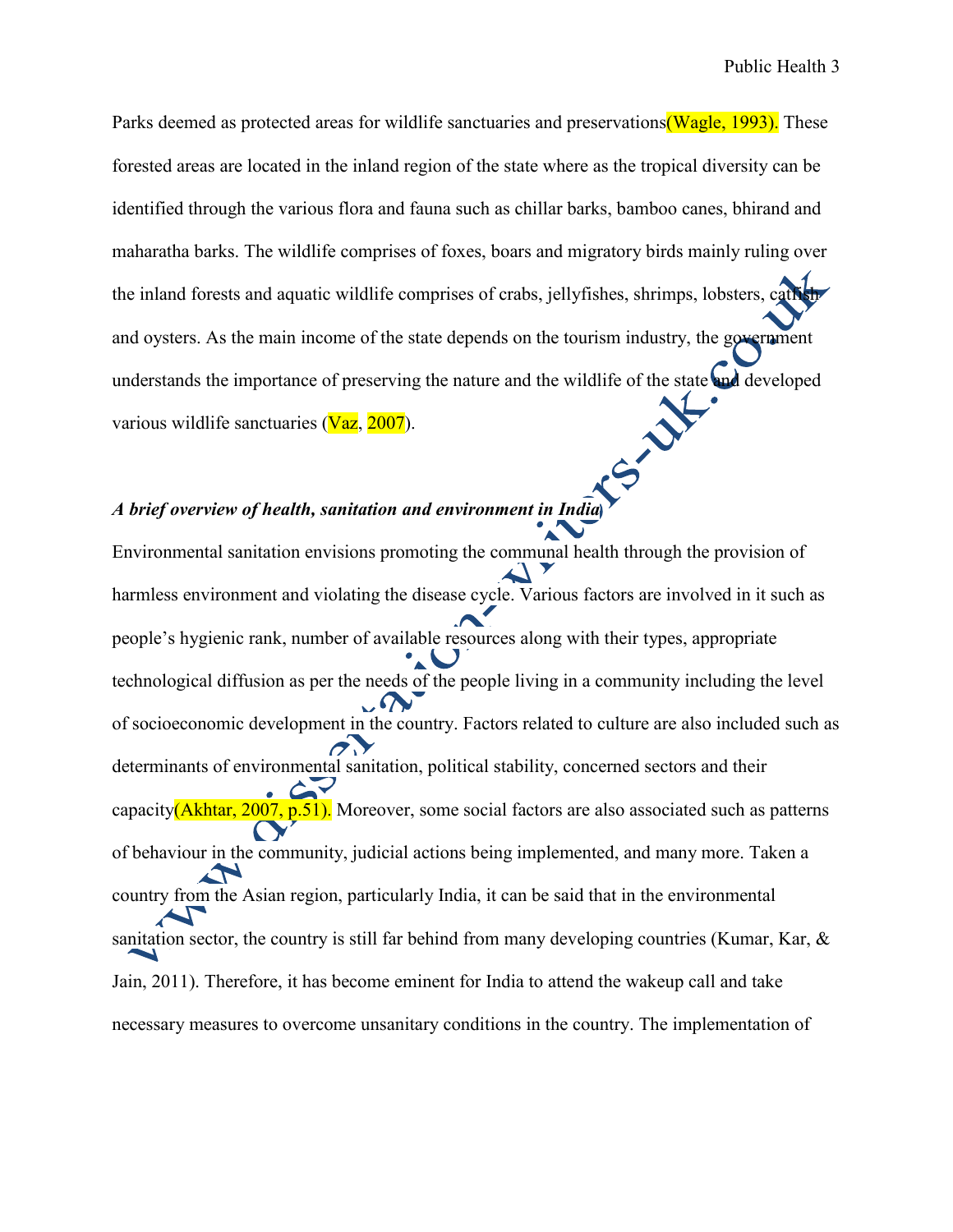newly developed strategies is required and conducting a strict evaluation is very crucial for the country.

Despite the fact that there is a constant force on the local government in order to supply drinking water under national plans, around 25% population of the country, being the residents of the rural areas, do not have the access to a sufficient and adequate amount of drinking water s (Singh et al,  $2011$ ). Additionally, the situation regarding the sanitation is even worse that as about 75% of the rural population are still starving for basic hygiene and sanitary to liets (Saleth&Sastry, 2004, p. 163).

Keeping the grim environmental sanitation situation in India, there is a rising need to identify the prevailing system in relation to the structure and function of the system and to implement the prime strategies as per the country needs. Thus the prioritization of strategies is of vital importance due to water contaminations, health issues related to environment, significant growth rate of the country population, unequal water resources distribution, managerial issues, urbanization and industrial development.

# *Impact of Climate Changes on Human Health in Goa*

Despite of the fact that low-income developing countries such as India contribute only a small percentage in the global greenhouse gas emissions, the impacts of adverse health effects associated with the climate changes falls disproportionately more on their populations. This inequality would result in more health disparities in nations (Wiley &Gostin, 2009, p.1218; Patz et al, 2007, p.397). The main risk of such climatic changes is upon those areas which are already faced by the dilemma of scarce resources, high rate of infectious diseases, over population, weak infrastructure and environmental degradation (Wiley &Gostin, 2009). Especially in tropic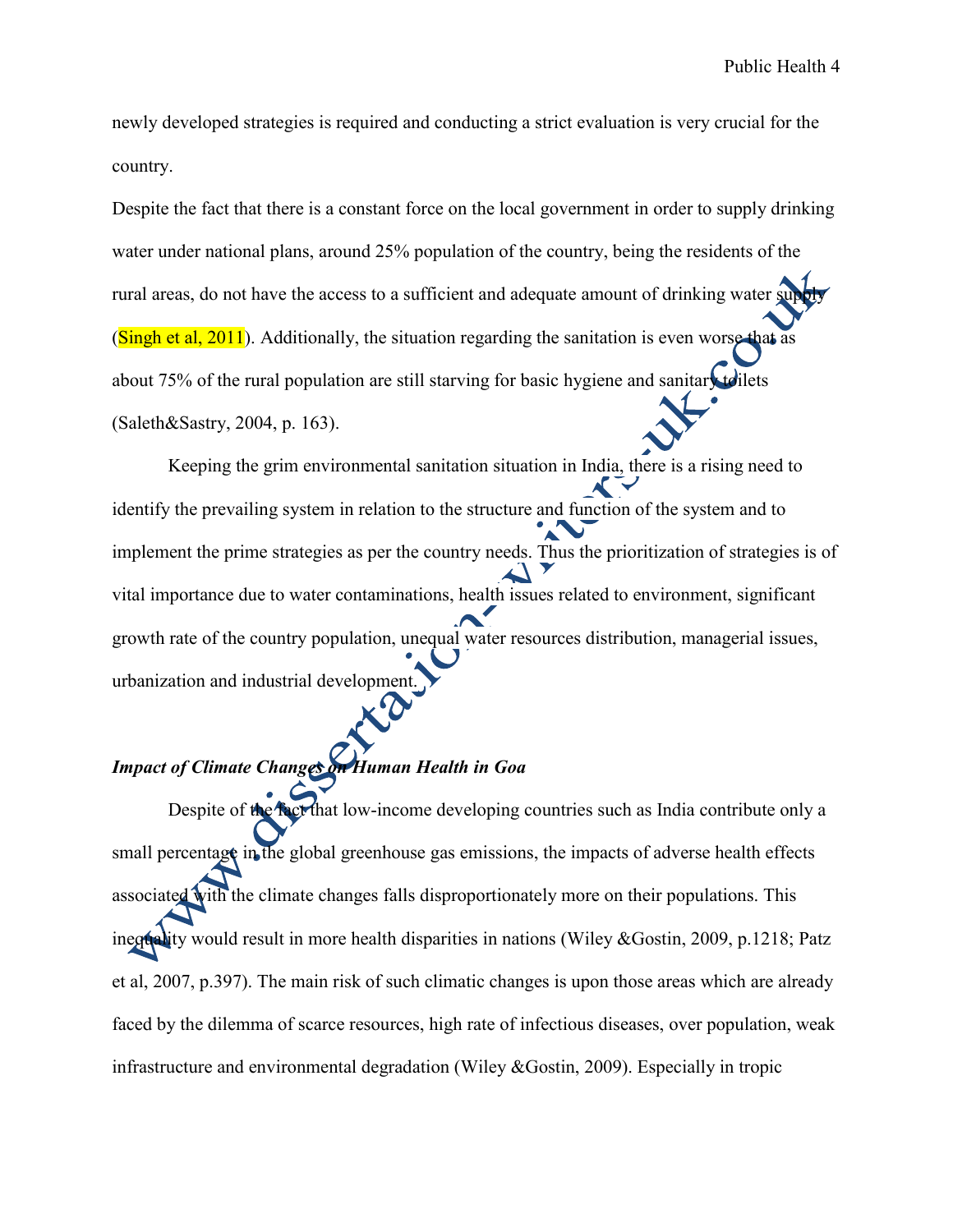regions such as Goa, the climatic changes lead to significant changes in the pathogen-human relationships (Sattenspiel, 2000, p.3). Changes in the temperature and the precipitation patterns in accordance with the climatic changes affects the ecology of various infectious diseases such as dengue, malaria, kala-azar, chikungunyaetc (Dhiman et al. 2010, p.763; Ebi and Paulson 2010 p.2).

India is considered to be very diverse according to the cultural geographical and climatic aspects (Bush et al, 2011, P.765). With its constantly increasing population, it comprises of the one-sixth of the world's population with 1/50 of the world's land and only 1/25 of the world's water resource (Singh,Upadhyay& Mittal, 2010, p.81). In the states of Goa, like other states of the country, the increasing rate of urbanization has caused severe climatic changes which pose a threat to increase the impacts of already existing health threats. There have not been many researches aiming to study the relationship between the variability in the climate and human health in Goa so as to aid in the development of early warning and prevention strategies.

The most effective impact of the climate changes in Goa has resulted to an overall increase in the widespread of waterborne infectious diseases. However, the estimates cannot be relied upon due to the lack of reporting, minimal data gathering infrastructure and poor surveillance. Approximately, around 73% of the rural population of India does not have proper water disinfection while 75% of the total population does not have access to proper sanitation or toilets (International Institute for Population Sciences and Macro International 2007).

Another impact of climate changes can be monitored through the temperature rises. In 2012, India experienced its hottest summer and the effects were far reached out over the general population of the country including hospitalization due to heat strokes, death and health deterioration of livestock and drought in the country affecting the agriculture and public health in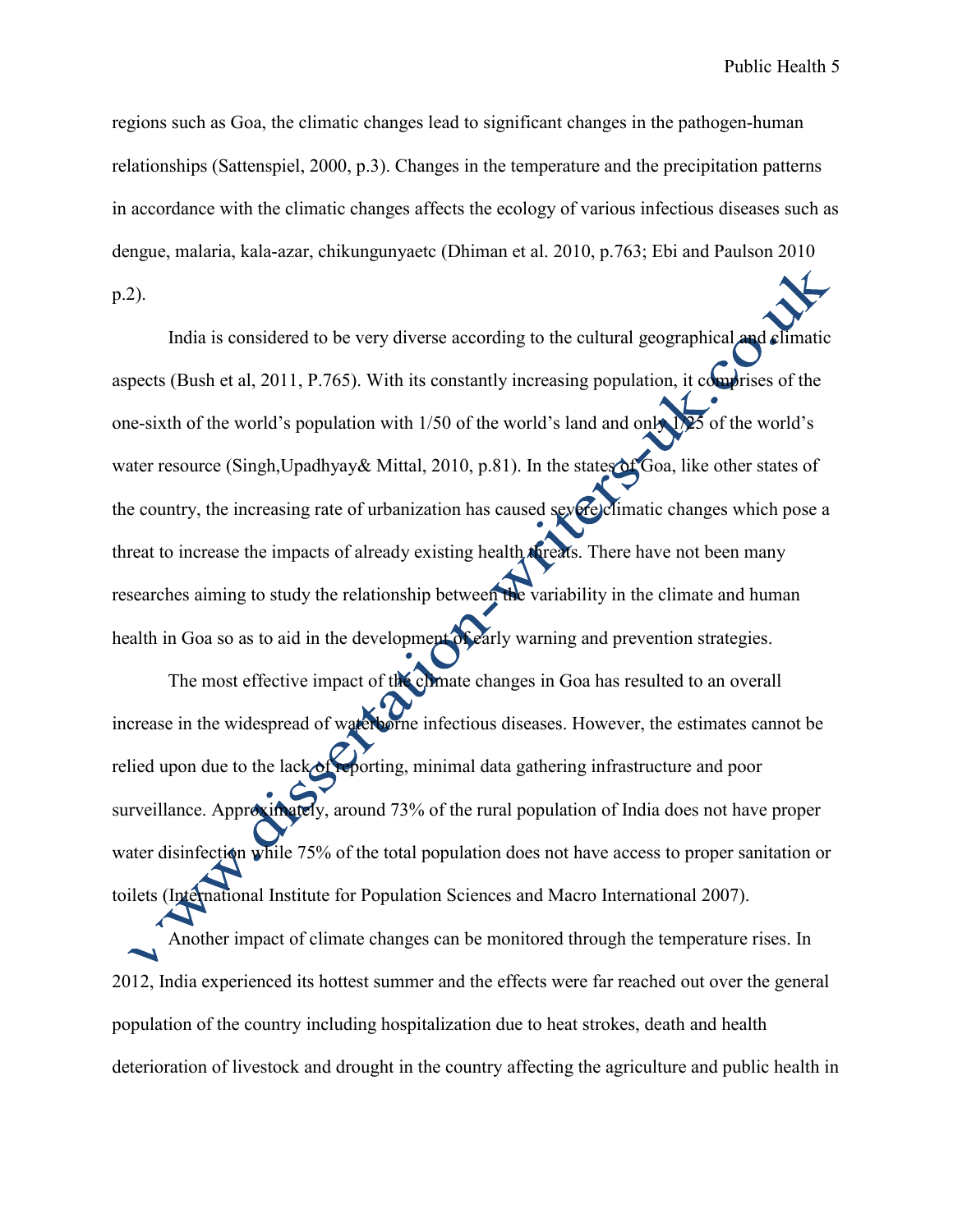the region (Burke 2010).The need for adaption to the climate changes has been recognized as empirical by the local government in order to achieve more effective responsive strategies for the climate changes and especially for regions such as Goa.

With respect to the agricultural conditions in Goa, the climate changes and the global warming has dramatically affected the agriculture of the area and its productivity. The rising temperature has shifted the growing season significantly and led to changes in the agricultural zones. Too much precipitation and untimely or delayed monsoon seasons also affects the crops which causes deterioration in the food quality and economy of the country. It also impacts the sale and purchase of input products for agriculture such as chemicals, pesticides, fertilizers etc.<br> **Present scenario in India** 

#### *Present scenario in India*

Before getting into the detailed discussion about the positive and negative aspects of the different parts of the region, it is important to first analyse the current situation of the country. According to the estimation in 2006, it costed India to around \$54 billion due to inadequacy and insufficient measure taken to overcome sanitary issues, which constitutes 6.4% of the country's GDP(Lüthi, McConville, and Kvarnström, 2010, p. 50). The magnitude of this economic impact was so severe that over 70% or about \$38.5 billion was related to health concern, including diarrhoea which was followed by severe infections in the respiratory systems and the impact was about to 12% (2010). Researches and past studies have suggested that the improvements in sanitation are cost-beneficial for all the under developing global regions (Hutton, Haller, & Bartram, 2007, p. 500)

Moreover, it has been found out that the rising demand for water in different sectors is highly witnessed in India, and the reason being put forwarded is that it is happening due to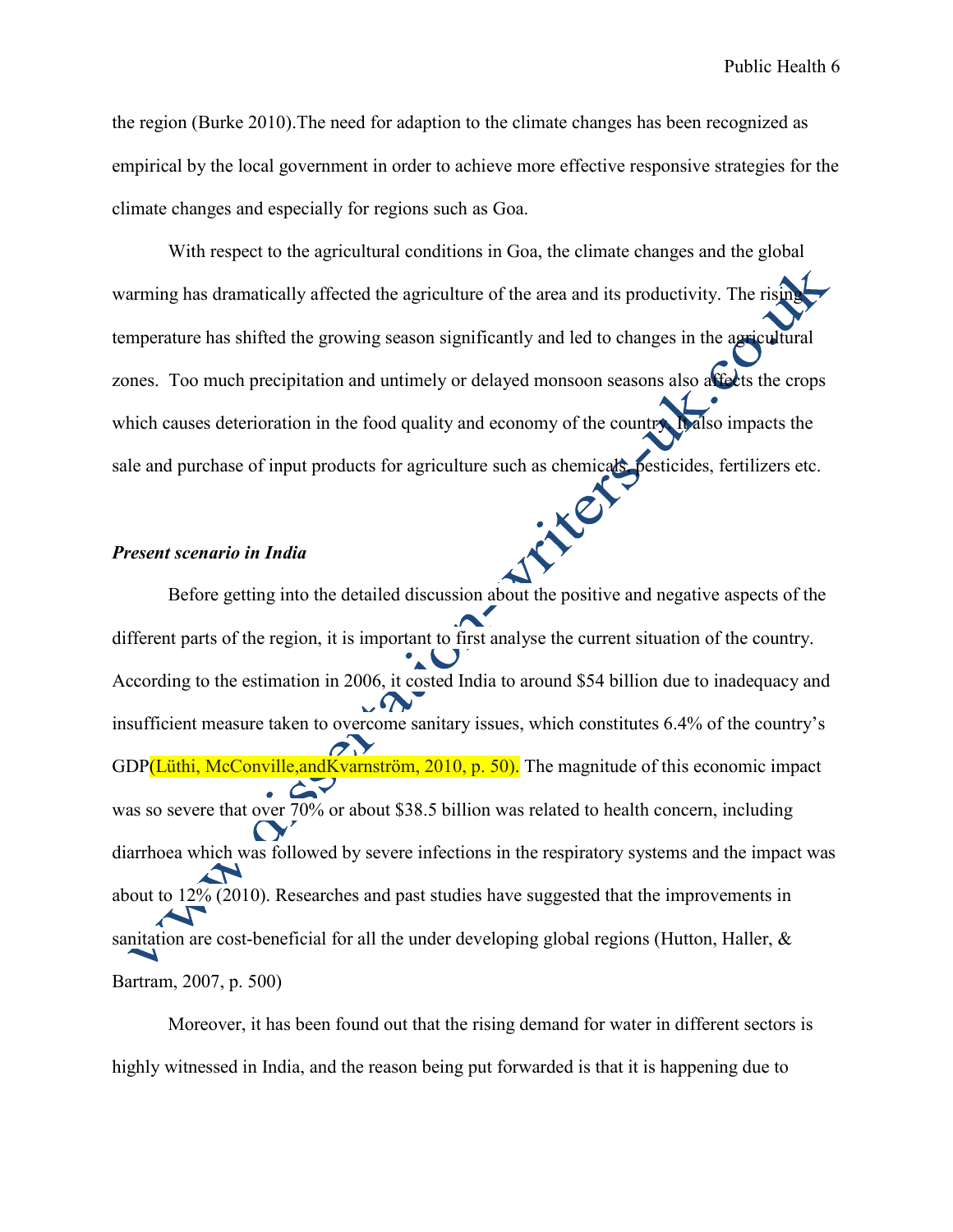urbanization and according to the estimation, more than 50% of the population of India will be moved to urban cities and towns. Population increase, rising incomes, and industrial growth are also responsible for this dramatic shift. The recent development found with respect to sanitation issues is the National Urban Sanitation Policy 2008 for the urban areas of the country. In 2008, according to the Ministry of Urban Development custom-built survey on the part of National Urban Sanitation Policy, in rural areas, the concerned institutions who are the supervisors for the maintenance and operations of infrastructure are seemed to be weak and it is also reported that there is a shortage of finances as well which is a major constraint in carrying out the proper functions (Pattanayak, Poulos, Yang &Patil, 2010). Moreover, there is not a single big city in India having a constant water supply and approximately72% of residents are still lacking free access to developed sanitation facilities.

## *Environmental sanitation and the health profile of people in Karnataka*

Saleth&Sastry, (2004, p. 163) explained that as the sewerage system is utterly poor in the country's urban and rural areas, aquatic infection becomes a major health concern, particularly amongst the weak regions. However, cities like Karnataka have shown a notable growth in the recent years. They further stated that although facilities available for better wastewater treatment and indicates the potential for improving sanitation, yet at the household level, there is a better predictor of sanitation that is people's access to toilets facilities. It is evident from the studies that the toilet facilities in urban areas are far better than rural ones. More specifically, comparing to other the people living in the coastal and mountainous regions of Karnataka have an access to toilet facilities compared to the remaining parts of the state because the residents enjoy a reasonable economic status, education level and infrastructure condition. In either case, only the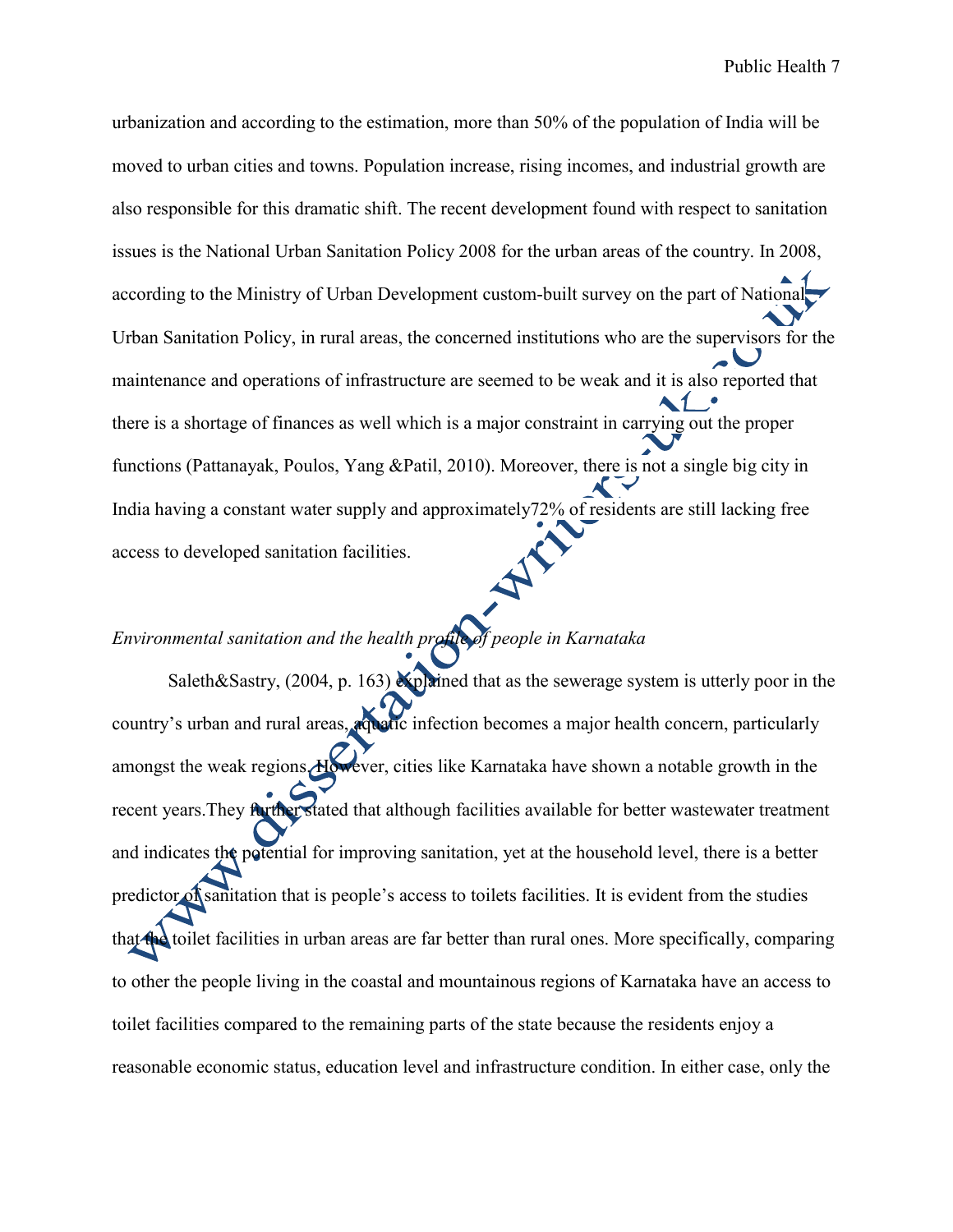quarter of the nation's population has an access to facilitated toilets, which certainly depicts that sanitation problem is a major for Karnataka.

### *Environmental sanitation and the health profile of people in Tamil Nadu*

Tamil Nadu is considered among the most urbanized states of India, where almost half of the state's population are living in the urban areas. It is also estimated that about 69.1% of the population will the rural and moved to urban areas of Tamil Nadu. However, with the rising percentage of the urban residents, the need to have basic hygiene facilities is also in demand. According to the sanitation policy document (2012, p.6), the population residing in urban areas in Tamil Nadu is around 59 lacs, and about 35.7% of that population do not have toilet facilities and basic hygiene services, 7.7% have access to community toilets, 30% residents do not have drainage facilities while 35% people are able to access draining networks.Additionally, the vulnerability in the climate adds to the existing crisis, due to which the urban environment is further disturbed. World Bank (2001) has reported that Chennai and Delhi are the worst performers in terms of water availability on the basis of per day and per hour (Nair, 2009, p. 6).

## *Environmental sanitation and the health profile of people in Goa:*

During the period when there was a Portuguese Regime, the most popular state of India which is known as Goa was not a healthy place to stay in. Lack of sanitation problems due to lack of availability of water resource and drainage facilities has resulted in critical diseases such as typhoid, diarrhoea, and certain lower respiration infections (Gracias,1994, p. 64).Since Goa is considered to be a place for tourism and there are a substantial number of tourists visiting this place every year, the environmental aspect of the state is of crucial importance. Due to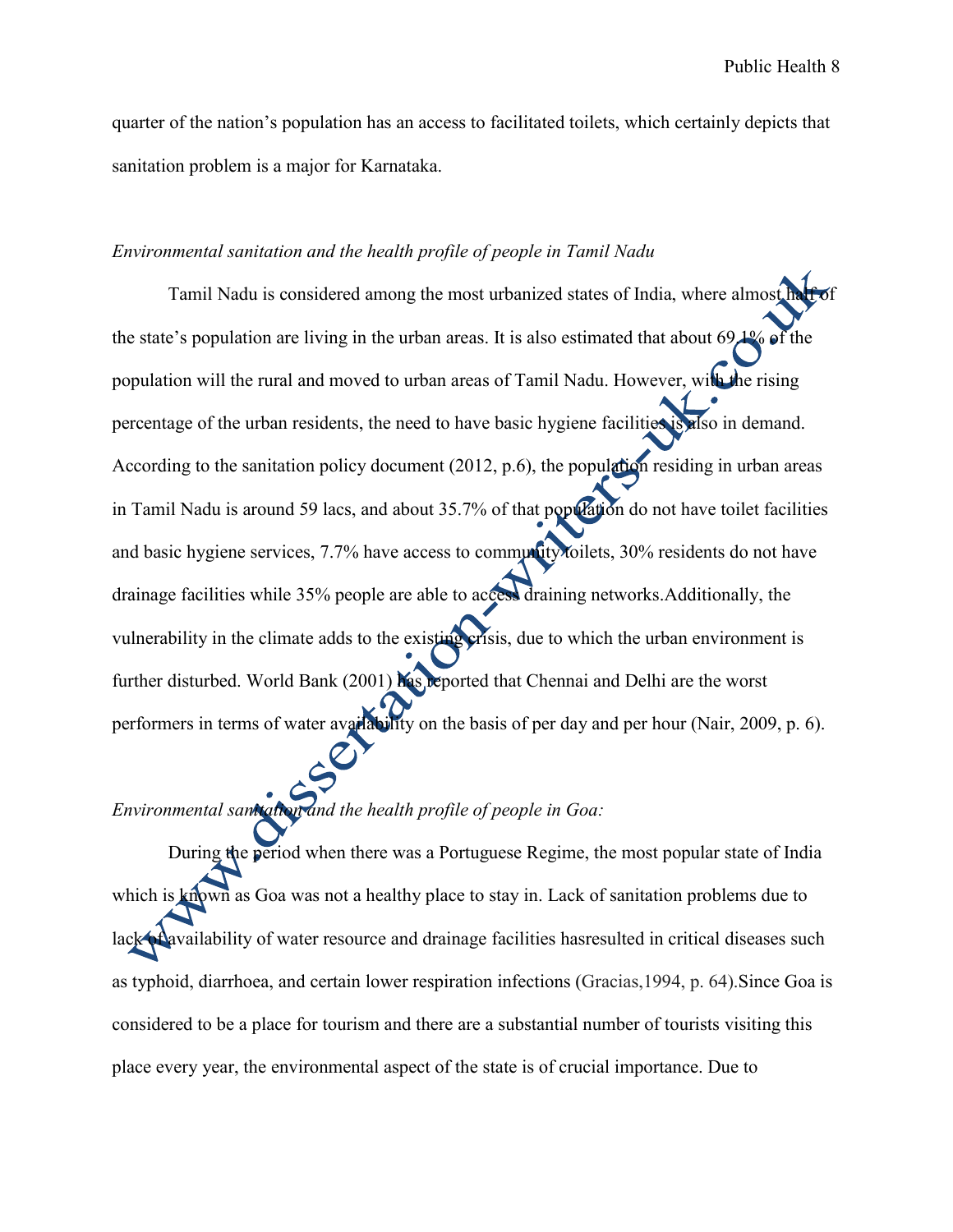environmental hazards faced by the state due to the global warming, depletion of natural resources and hole in the ozone layer, there is a severe impact being tolerated by Goa on the part of coastal zone. The impacts are listed as loss of mangroves, decline in the fish catching because of unscientific fishing methods, erosion of soil, and siltation in the rivers (Sawkar, Noronha, Mascarenhas& Chauhan, 1998, p.10).

It could be seen from the literature that countries like India, that have the second largest population in the world, is suffering from enormous environmental crisis due to global warmingand climate change, but these are the external factors. However, there are certain internal factors that constitutes to this problem. Those factors have also been highlighted earlier such as lack of facilities available for sanitation, sewerage issues, unhygienic drainage systems leading to critical diseases such as typhoid, diarrhoea, lungs problems and respiratory infections which is a serious state concern and should not be neglected. Besides, the legislative government have been making efforts and implementing different sanitation strategies to control the situation but sadly they are destined to failure.

By analysing past researchers, a strategy was identified that could be implemented in different states of India to overcome the rising water crisis(Sawkar, Noronha, Mascarenhas & Chauhan, 1998, p.9). The approach includes a wide variety of technological options, realizing the cost and benefits perceived by the consumer, identifying the perfect equilibrium between the price paid and level of service being provided while maintaining the economic efficiency, taking capacity-building initiatives in order to make all the stakeholders responsive. However, it is possible to obtain sustainability only when there is efficiency in both investment and operations.

Additionally, in order to improve and enhance the prospects of future sustainability, demand adoption, utilizing the available yet unused resources and encouraging partnering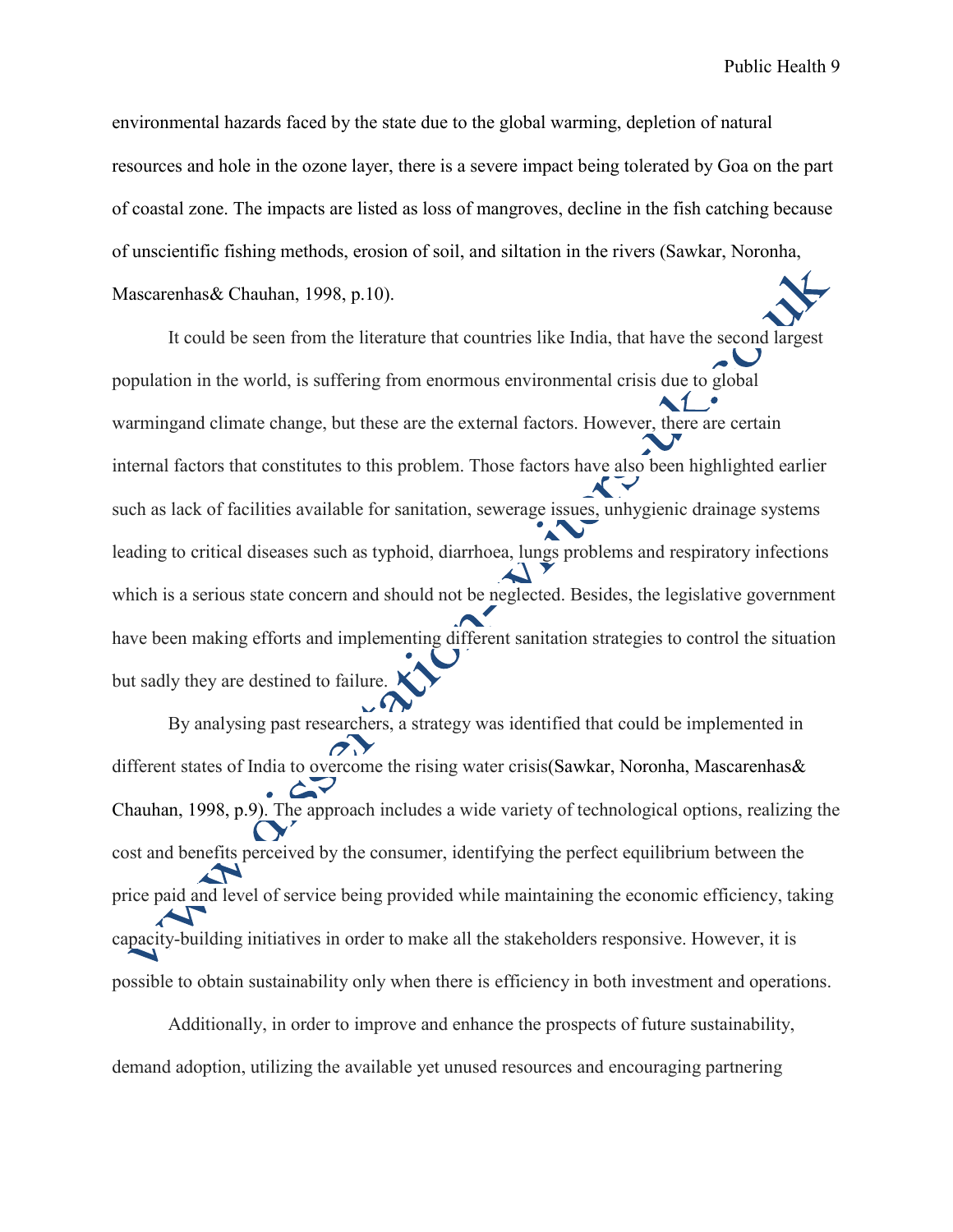amongst the stakeholders could be of help while implementing the strategy (Prahl, 2013). Associating individual's needs to the project can also help in obtaining positive results. The core advantage of involving consumers in decision-making is that if required, they would provide all the resources they own and would make payments for consistent facilities. Involving users can also help in fostering changes in the consumer's behavioural pattern for instance, better awareness about hygiene and improved sanitation practices leading to greater benefits on health. Other benefits that can be sought are related to the domestic environmental, social and economic returns are likely to be generated if the users who are the ultimate beneficiaries will consume the services correctly and assure the proper functioning and maintenance of the facilities (Wright, 1997, p. 8). The interesting part of this strategy is that it is sound to implement in urban and as well as in the rural areas of the country. However, the use of technological diffusion is not mandatory in the rural areas; therefore, the implementation would be comparatively easy.

For the effective implementation of the strategy, a research is conducted for about a decade in order to determine the role of gender in the implementation of sanitation strategy. It was emphasized that the strategy implementation would be successful only when the managing committees, financial management, service maintenance would be highly influenced by women (Mutanana, 2015). However, increasing women' influence over management does not mean that they are brutally burdened. Additionally, there should be a fair distribution of time required to complete the project, labour, and finances on the part of both the genders. The potential influence of women has always been neglected in the past. There should be ways designed to facilitate women' participation in the decision making, planning and operations management. The important role played by men should also be taken into consideration at the same time.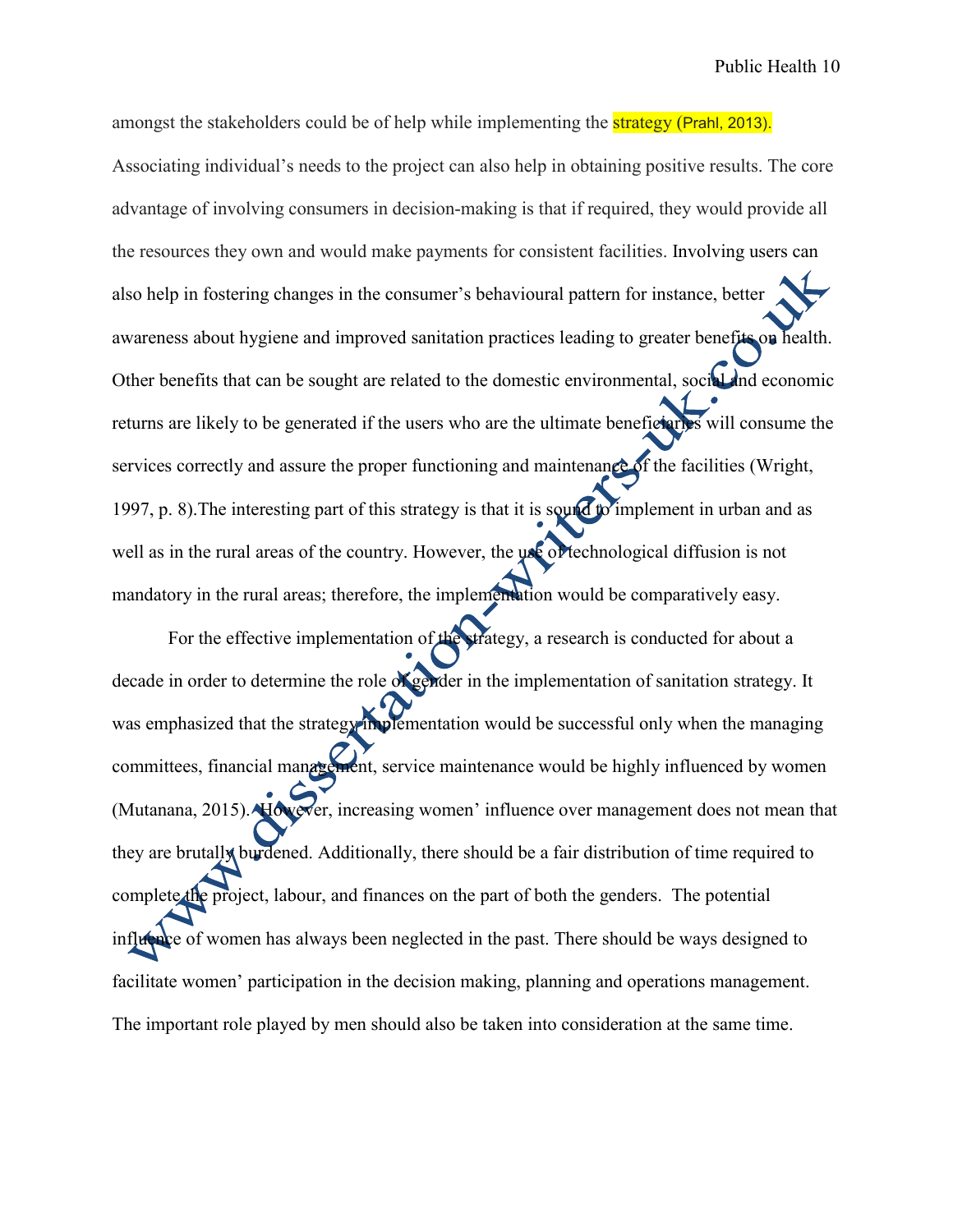The effectiveness of this strategy is evident from the example of the country, Pakistan, where there is more or less same environmental aspects and nearly the same climate. As this strategy is focusing the people empowerment in the project execution, the similar was the condition in Pakistan when Orangi Pilot Project (OPP) was being implemented(Hassan, 2011). By using the consultation style, the OPP managed to build up smaller communities who men their drainage systems and sewerage lines. Those smaller communities combined together to<br>pressurize the municipal corporations to provide them funds. pressurize the municipal corporations to provide them funds.

### *Conclusion*

The climatic change in Goa is an issue that has not been given much importance even after the widespread destruction of environments due to the various eco-degrading activities like mining, tourism, high rising buildings and extensive housing projects. The increase in the sale and purchase of lands has caused a huge massacre of hills, agricultural fields and forests. According to the geological fats, Goa  $\mathbb{N}$  identified to be an accidental products of geological movements and is considered to be most vulnerable to the climate changes an global warming out of all the states of India. Hence a nationwide project to protect the environment and to maintain the balance of the ecosystem needs to be enforced throughout the locations in the state where rural-urban disparities and ignorance in the waste management are the major reasons behind the increase in the environmental degradation.

The impacts have already begun taking its toll on the environment of Goa as the state experiences abnormal weather conditions since 1991, including days with high maximum temperatures and low minimum temperatures varying according to the seasons. Such strange weather conditions have led to disturbing patterns with respect to the topographical changes in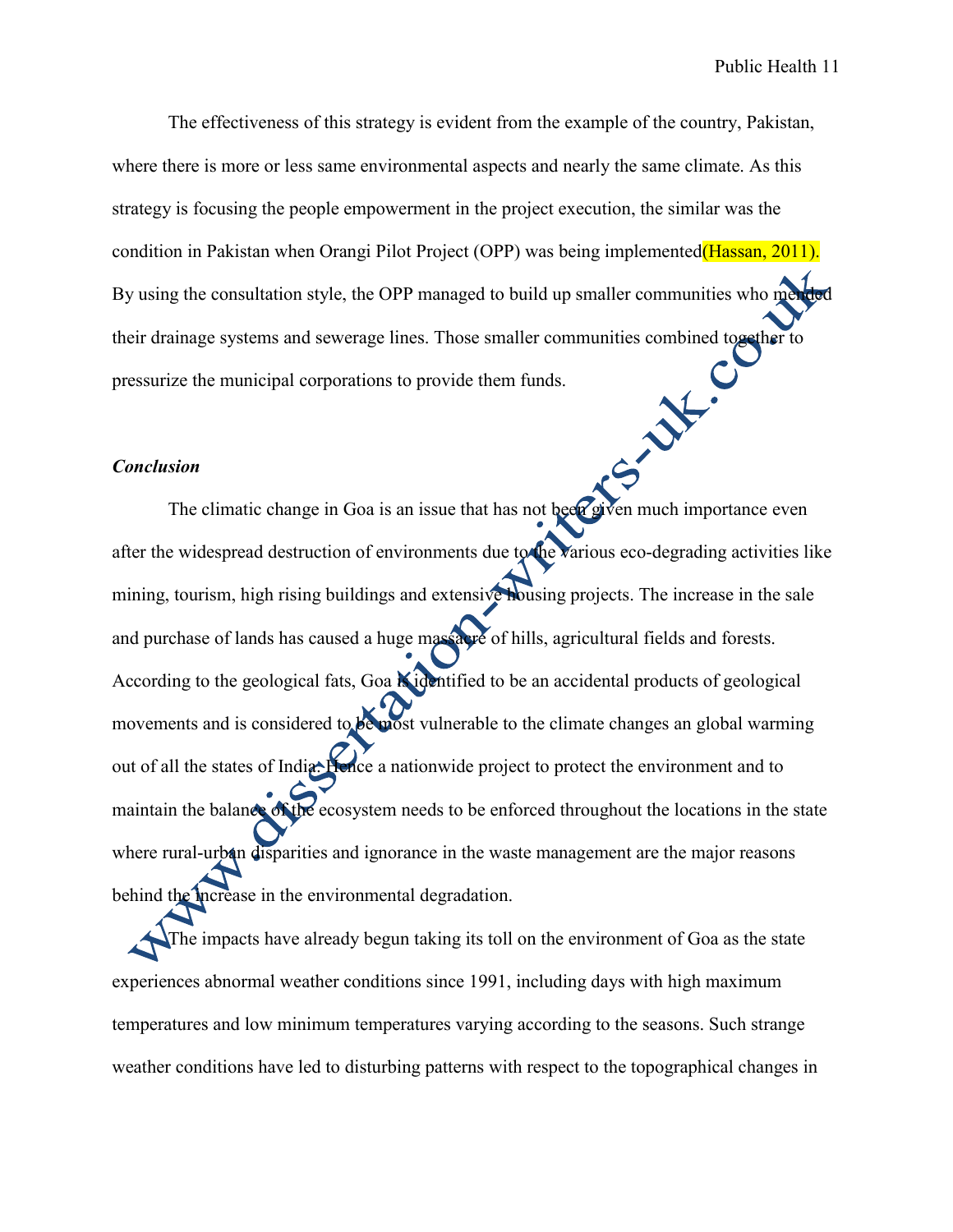the region and haphazard industrialization. The climate conditions of Goa are soon to be changed for the worst, partly due to the natural effects of global warming but largely due to the human interference in the areas moisture and thermal conditions.

Water bodies in Goa, which act as heat sinks, have also been neglected and ill maintained and as they evaporate, they affect the climate adversely by creating micro-environmental changes. In and around the urban areas, most of the green cover areas have been destroyed and the replacement in the form of lawns and gardens is not sufficient to support the balance of the ecosystem and the environmental changes. Without providing proper replacements for the heat sinks, the concrete structures with high reflective capabilities and heat storages have also played a great role in the climatic adversity. The amount of heat emitted from the plain surfaces of concrete structures, changes the thermal state of Goa. In addition to that, the exhaust from the vehicles and ships also contributes largely to the heat and carbon accumulation. Thinning of the trees and forestation is also interfering the with local moisture conditions as trees large canopies provide a balance to the moisture in the air effecting the overall temperature of the area. Unfortunately, very few cities of Goa have gardens or parks which have trees with large canopies.

The environmental sanitation is the rising concern in India's major states such as Karnataka, Tamil Nadu, and tourist state Goa. Although Karnataka has been making efforts to improve the quality of living since 50% of the country's population has moved to urban areas and still the percentage is growing. However, majority of the residents do not have access to sanitation facilities and drainage systems. In Tamil Nadu, Chennai city is considered to be a worst performer by the World Bank in terms of sanitary, water related facilities. While Goa has been improving since the state is a famous tourist place and tourism contributes in the economic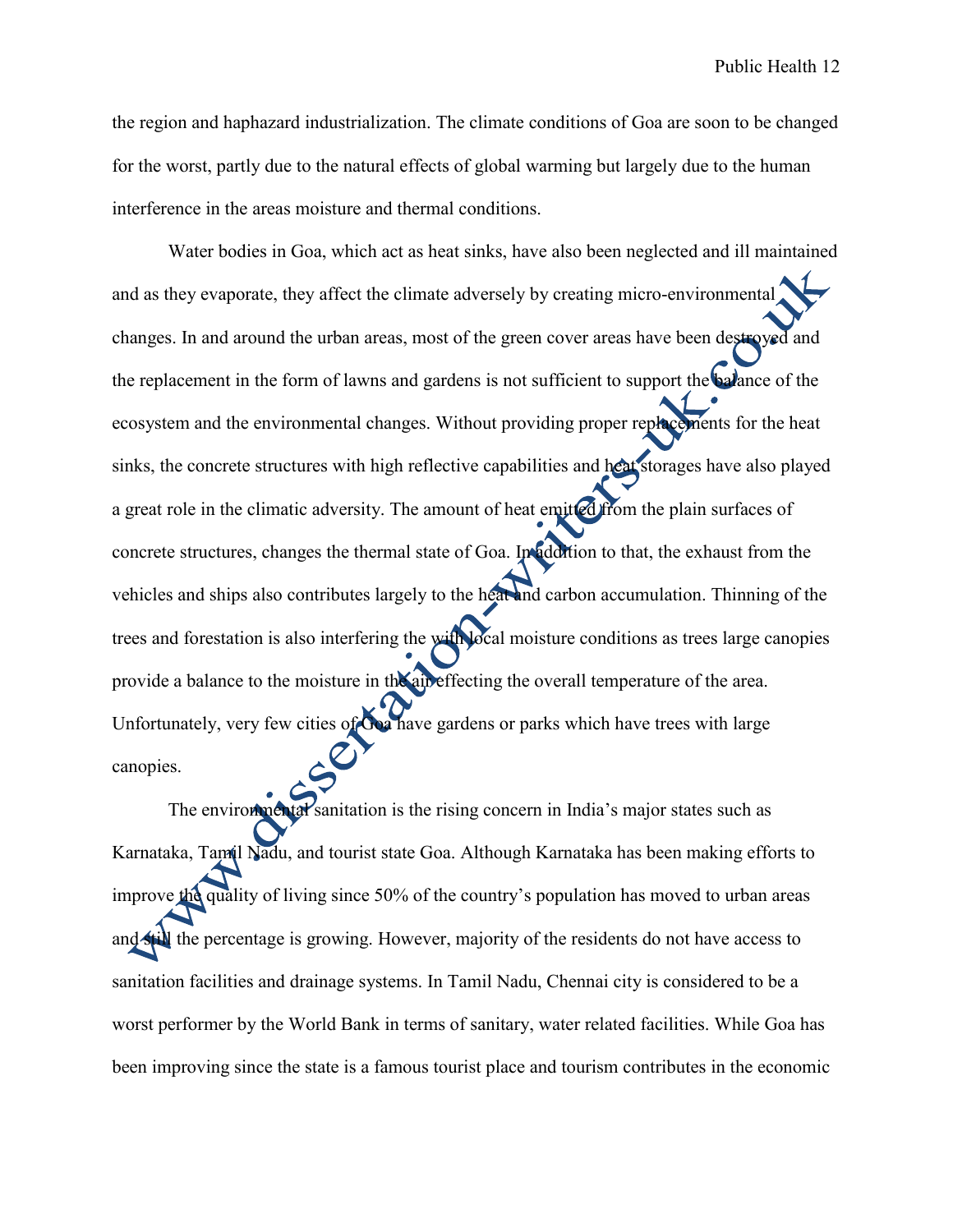development of the country. Concern regarding the sanitation is being highlighted because of the increasing percentages of diseases like Typhoid, Diarrhoea, and other critical infections among the people of India leading to the increasing death rates.

Cities of Goa, mainly Panjin, Margao and Vasco de Gama have been facing frequent smoggy days during the two months of winter season. This is caused by the temperature inversion and trapping of gases from exhaust pipes and atmospheric dust. Respiratory disorders increase during such days and the overall quality of the breathable air is reduced immensely due to these foggy days. Another aspect is the melting of the ice caps. When the glaciers and the snow on the northern areas of the country melt, the tropical regions such as Goa would not be affected immediately but the sea level is bound to rise sooner or later. Already the post monsoon erosions on the beaches of Goa has begun and taken alarming positions resulting in the erosion of huge chunks of beaches such as Colva, Utorda, Morjim and many others. Large amounts of coastal vegetation such as coconut plantations and casuarina trees have been uprooted and washed away with the sea waves. Lately the intrusion of the sea waves has been experienced on around 50 coastal villages of Goa at one time or another and this number is soon expected to increase of no reforms for the preservation of the environment are taken by the governmental bodies.

Like other problems have a solution, this crisis can also be resolved using the strategy discussed in detail. This concern can only be solved through empowering nation particularly in India.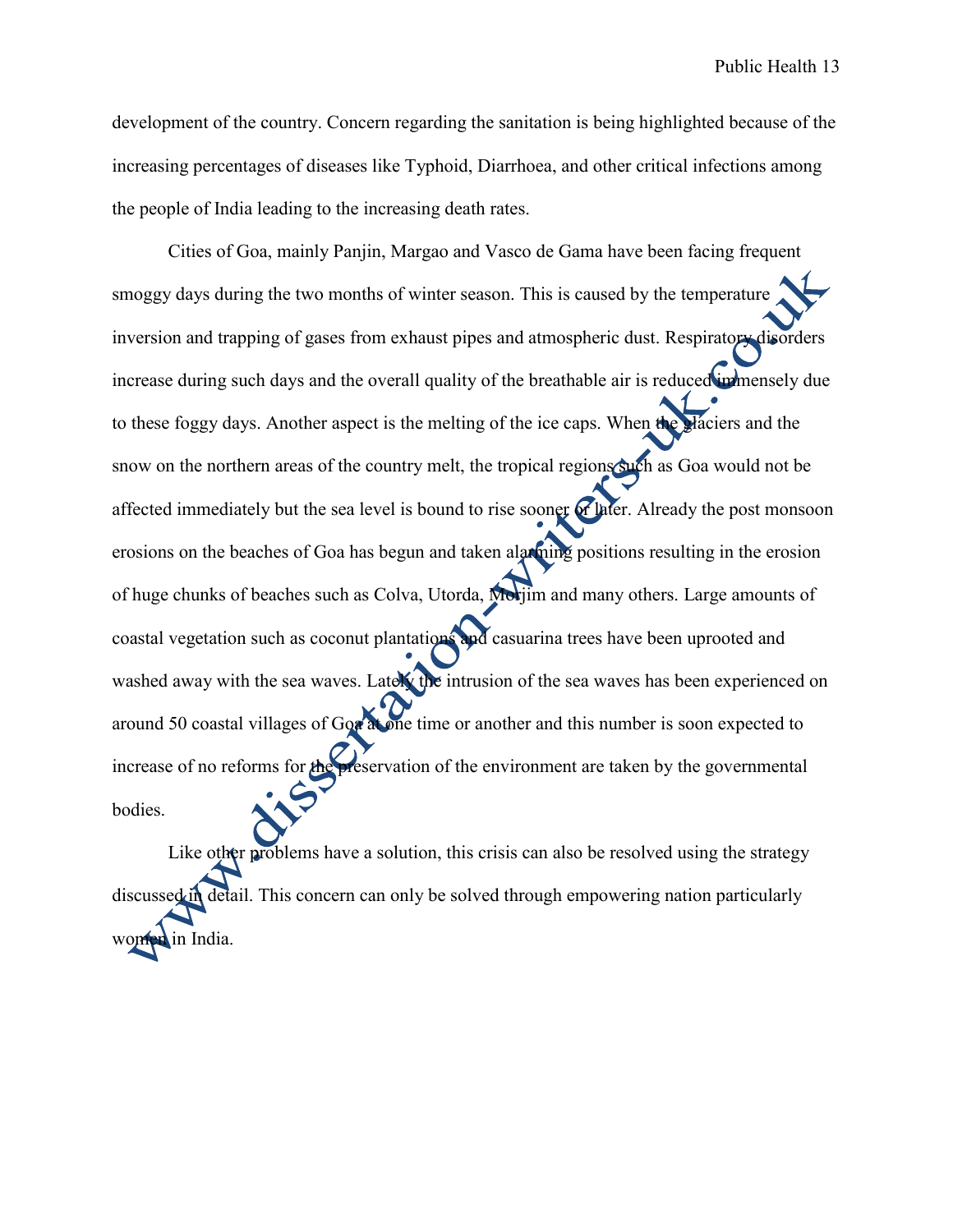### **References**

- Akhtar, R., 2007. Climate change and health and heat wave mortality in India. *Global Environmental Research-English Edition*-, 11(1), p.51.
- Burke J. 2010. Guardian 30 May. Hundreds Die in Indian Heatwave. Retrieve from: http://www.guardian.co.uk/world/2010/may/30/india-heatwave-deaths [Accessed

7/11/2016]

- Bush, K.F., Luber, G., Kotha, S.R., Dhaliwal, R.S., Kapil, V., Pascual, M., Brown, D. Frumkin, H., Dhiman, R.C., Hess, J. and Wilson, M.L., 2011. Impacts of climate change on public health in India: future research directions. Environmental health perspectives, 119(6), p.765.
- CDIAC, 2016.Recent Greenhouse Gas Concentrations. Retrieved from: http://cdiac.ornl.gov/pns/current\_ghg.html [Accessed on: 7/11/2016]
- Da Silva Gracias, F., 1994.Health and hygiene in colonial Goa, 1510-1961 (No. 4). Concept Publishing Company.
- Dhiman RC, Pahwa S, Dhillon GPS, Dash AP. 2010. Climate change and threat of vector-borne disease in India: are we prepared? Parasitol pp.763–773.
- Diaz, C. and Gürses, S., 2012. Understanding the landscape of privacy technologies. *Extended abstract of invited talk in proceedings of the Information Security Summit*.

Ebi KL, Paulson JA. 2010. Climate change and child health in the United States. CurrProblPediatrAdolesc Health Care pp.2–18.

- Hassan. A., 2011, ORANGI PILOT PROJECT. Data retrieved from http://arifhasan.org/wp
	- content/uploads/2012/08/P12\_OPP-Presentation.pdf accessed on [Accessed on:

7/11/2016]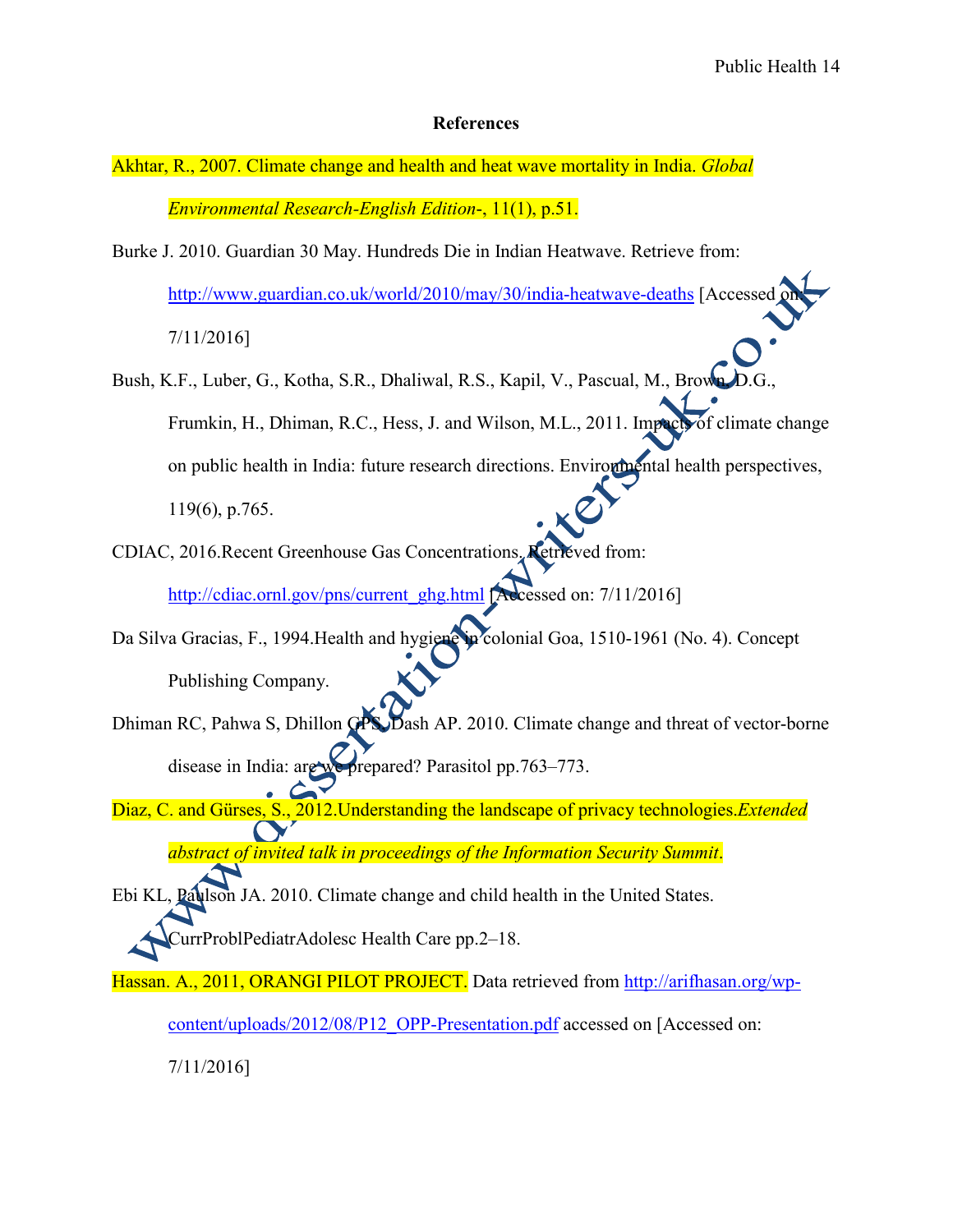Da Silva Gracias, F., 1994.Health and hygiene in colonial Goa, 1510-1961 (No. 4). Concept Publishing Company.

International Institute for Population Sciences and Macro International 2007. National Family Health Survey (NFHS-3), 2005–06: India. Vol 1. Mumbai: International Institute for Population Sciences and Macro International.

- Kelkar, U. and Bhadwal, S., 2007. South Asian regional study on climate change impacts and adaptation: implications for human development. *Human Development Report, 2008*.
- Kumar S G, Kar SS, Jain A., (2011), Health and environmental sanitation in India: Issues for prioritizing control strategies. Indian J Occup Environ Med
- Lüthi, C., McConville, J. and Kvarnström, E., 2010. Community-based approaches for addressing the urban sanitation challenges.International Journal of Urban Sustainable Development, 1(1-2), pp.49-63.
- Mutanana and Bukaliya, 2015, Women Empowerment and Gender Related Programmes Implementation in Hurungwe District, Zimbabwe, International Journal of Research in Humanities and Social Studies Volume 2, Issue 2, PP 1-12.
- Nair, K.S., 2009. An Assessment of the Impact of Climate Change on the Megacities of India and of the Current Policies and Strategies to meet Associated Challenges. In fifth urban research symposium (Vol. 1, No. 10).

Pattanayak, S.K., Poulos, C., Yang, J.C. and Patil, S., 2010. How valuable are environmental health interventions? Evaluation of water and sanitation programmes in India. *Bulletin of the World Health organization*, 88(7), pp.535-542.

Patz JA, Gibbs HK, Foley JA, Rogers JV, Smith KR. 2007. Climate change and global health: quantifying a growing ethical crisis. EcoHealth.pp.397–405.